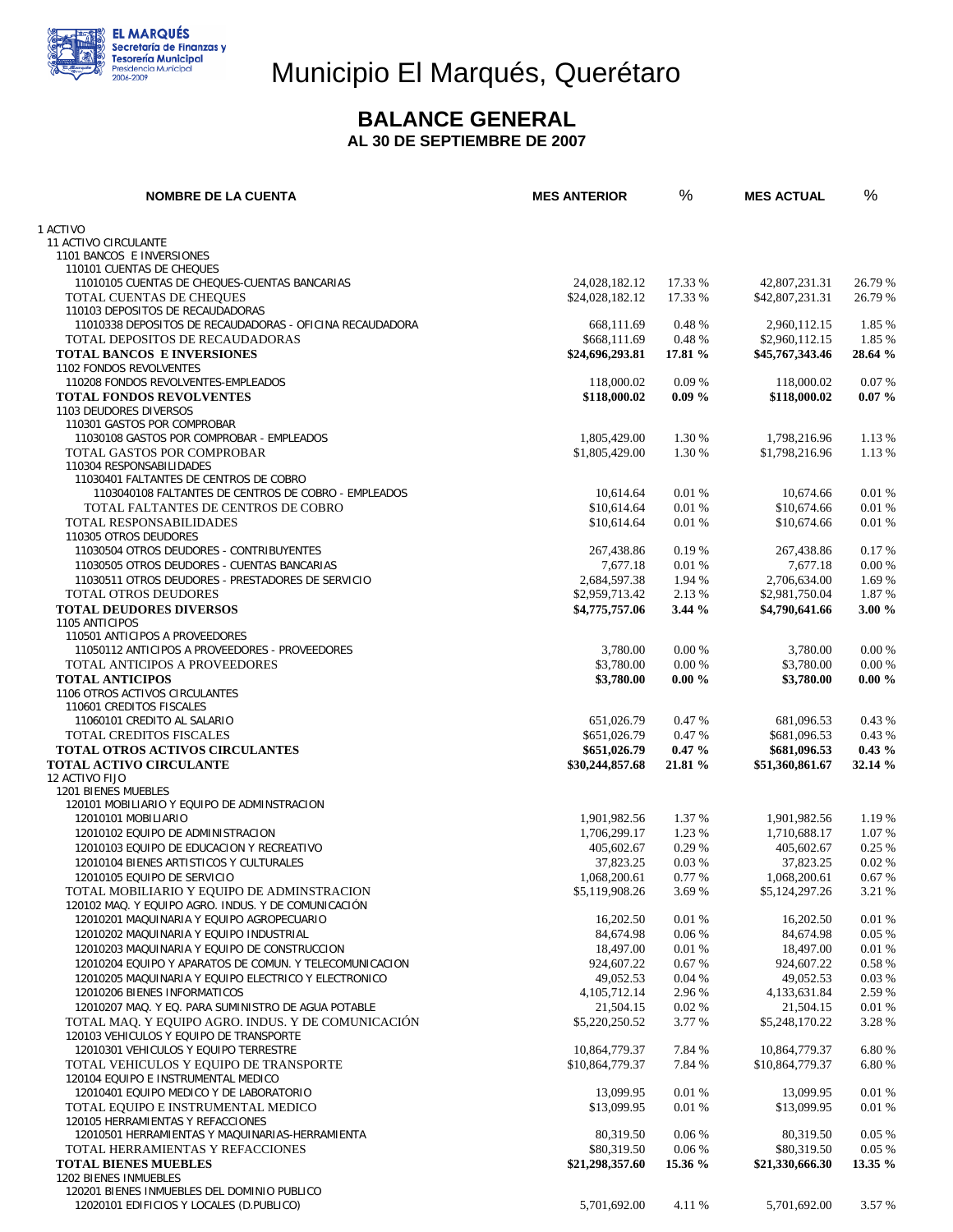

## Municipio El Marqués, Querétaro

#### **BALANCE GENERAL**

#### **AL 30 DE SEPTIEMBRE DE 2007**

| <b>NOMBRE DE LA CUENTA</b>                                                                                               | <b>MES ANTERIOR</b>               | $\%$                   | <b>MES ACTUAL</b>                 | %                      |
|--------------------------------------------------------------------------------------------------------------------------|-----------------------------------|------------------------|-----------------------------------|------------------------|
| 12020102 TERRENOS (D.PUBLICO)                                                                                            | 73.483.013.09                     | 53.00 %                | 73,483,013.09                     | 45.99 %                |
| TOTAL BIENES INMUEBLES DEL DOMINIO PUBLICO                                                                               | \$79,184,705.09                   | 57.11 %                | \$79,184,705.09                   | 49.55 %                |
| 120202 BIENES INMUEBLES DEL DOMINIO PRIVADO                                                                              |                                   |                        |                                   |                        |
| 12020202 TERRENOS (D.PRIVADO)                                                                                            | 7.918.597.28                      | 5.71 %                 | 7.918.597.28                      | 4.96 %                 |
| TOTAL BIENES INMUEBLES DEL DOMINIO PRIVADO<br><b>TOTAL BIENES INMUEBLES</b>                                              | \$7,918,597.28<br>\$87,103,302.37 | 5.71 %<br>62.82 %      | \$7,918,597.28<br>\$87,103,302.37 | 4.96 %<br>54.51 %      |
| <b>TOTAL ACTIVO FIJO</b>                                                                                                 | \$108,401,659.97                  | 78.19 %                | \$108,433,968.67                  | 67.86 %                |
| 13 ACTIVO DIFERIDO                                                                                                       |                                   |                        |                                   |                        |
| 1302 DEPOSITOS EN GARANTIA                                                                                               |                                   |                        |                                   |                        |
| 130210 DEPOSITOS EN GARANTIA - OTROS                                                                                     | 250.00                            | 0.00%                  | 250.00                            | 0.00 %                 |
| <b>TOTAL DEPOSITOS EN GARANTIA</b><br><b>TOTAL ACTIVO DIFERIDO</b>                                                       | \$250.00<br>\$250.00              | $0.00 \%$<br>$0.00 \%$ | \$250.00<br>\$250.00              | $0.00 \%$<br>$0.00 \%$ |
| <b>TOTAL ACTIVO</b>                                                                                                      | \$138,646,767.65                  | 100.00%                | \$159,795,080.34                  | 100.00%                |
| 2 PASIVO Y PATRIMONIO                                                                                                    |                                   |                        |                                   |                        |
| 21 PASIVO A CORTO PLAZO                                                                                                  |                                   |                        |                                   |                        |
| 2101 CUENTAS POR PAGAR                                                                                                   |                                   |                        |                                   |                        |
| 210101 CUENTAS POR PAGAR PROGRAMADAS<br>21010101 CUENTAS POR PAGAR PROGRAMADAS - APOYOS                                  | 113,121.10                        | 0.08%                  | 584,833.20                        | 0.37%                  |
| 21010103 CUENTAS POR PAGAR PROGRAMADAS - CONTRATISTAS                                                                    | 267,546.97                        | 0.19%                  | 346,044.74                        | 0.22%                  |
| 21010104 CUENTAS POR PAGAR PROGRAMADAS - CONTRIBUYENTES                                                                  | 317.70                            | 0.00%                  | 317.70                            | 0.00 %                 |
| 21010106 CUENTAS POR PAGAR PROGRAMADAS - DEPENDENCIAS EXTERNAS                                                           | 11,925,405.37                     | 8.60 %                 | 11,925,405.37                     | 7.46 %                 |
| 21010108 CUENTAS POR PAGAR PROGRAMADAS - EMPLEADOS                                                                       | 744.12                            | 0.00 %                 | 2,531.79                          | 0.00 %                 |
| 21010109 CUENTAS POR PAGAR PROGRAMADAS - ORGANISMOS SUBSIDIADOS                                                          | 0.00                              | 0.00%                  | 0.00                              | 0.00%                  |
| 21010110 CUENTAS POR PAGAR PROGRAMADAS - OTROS                                                                           | 4.296.262.96                      | 3.10 %                 | 5,905,220.11                      | 3.70 %                 |
| 21010111 CUENTAS POR PAGAR PROGRAMADAS - PRESTADORES DE SERVICIO<br>21010112 CUENTAS POR PAGAR PROGRAMADAS - PROVEEDORES | 55,517.13                         | 0.04%<br>0.08%         | 263,791.97                        | 0.17%<br>0.13 %        |
| 21010114 CUENTAS POR PAGAR PROGRAMADAS - RENTAS                                                                          | 110,933.81<br>0.00                | 0.00%                  | 207,458.99<br>0.00                | 0.00 %                 |
| 21010119 CUENTAS POR PAGAR PROGRAMADAS - EVENTUALES                                                                      | 0.00                              | 0.00 %                 | 0.00                              | 0.00 %                 |
| TOTAL CUENTAS POR PAGAR PROGRAMADAS                                                                                      | \$16,769,849.16                   | 12.10 %                | \$19,235,603.87                   | 12.04 %                |
| 210102 CUENTAS POR PAGAR ACUMULADAS                                                                                      |                                   |                        |                                   |                        |
| 21010201 RETENCIONES A EMPLEADOS                                                                                         |                                   |                        |                                   |                        |
| 2101020101 RETENCIONES FISCALES A EMPLEADOS<br>210102010101 RETENCION I.S.P.T.                                           | 20, 134, 915.85                   | 14.52 %                | 20,784,409.72                     | 13.06 %                |
| TOTAL RETENCIONES FISCALES A EMPLEADOS                                                                                   | \$20,134,915.85                   | 14.52 %                | \$20,784,409.72                   | 13.01 %                |
| 2101020102 RETENCIONES POR PRESTACIONES                                                                                  |                                   |                        |                                   |                        |
| 210102010201 RETENCION FONACOT                                                                                           | 0.00                              | 0.00 %                 | 0.00                              | 13.06 %                |
| 210102010202 RETENCION CAJA AHORRO                                                                                       | $-550.00$                         | 0.00%                  | $-550.00$                         | 13.06 %                |
| TOTAL RETENCIONES POR PRESTACIONES                                                                                       | $-$ \$550.00                      | 0.00 %                 | $-$ \$550.00                      | 0.00 %                 |
| 2101020103 PRESTAMOS<br>210102010301 PRESTAMO SINDICATO                                                                  | 0.00                              | 0.00 %                 | 0.00                              | 13.06 %                |
| 210102010302 PRESTAMO CAJA DE AHORRO                                                                                     | $-10, 105.94$                     | $-0.01%$               | $-10, 105.94$                     | 13.06 %                |
| <b>TOTAL PRESTAMOS</b>                                                                                                   | $-$10,105.94$                     | $-0.01%$               | $-$10,105.94$                     | $-0.01%$               |
| 2101020104 DESCUENTOS A TRABAJADORES                                                                                     |                                   |                        |                                   |                        |
| 210102010401 RETENCION PENSION ALIMENTICIA                                                                               | 9,692.70                          | 0.01%                  | 12,607.33                         | 13.06 %                |
| 210102010402 RETENCION SEGUROS DE VIDA                                                                                   | 900.45                            | 0.00%                  | 900.45                            | 13.06 %                |
| 210102010403 RETENCION SEGURO DE GASTOS MEDICOS<br>210102010404 RETENCION SEGURO DE AUTOMOVILES                          | 0.00<br>0.00                      | 0.00%<br>0.00%         | 0.00<br>0.00                      | 13.06 %<br>13.06 %     |
| 210102010405 RETENCION FAMSA                                                                                             | 0.00                              | 0.00%                  | 0.00                              | 13.06 %                |
| 210102010409 RETENCION POR RECUPERACION NOMINAL                                                                          | 0.00                              | 0.00%                  | 0.00                              | 13.06 %                |
| 210102010410 RETENCION FONDO PARA LA SALUD                                                                               | 71,613.06                         | 0.05%                  | 77,879.82                         | 13.06 %                |
| TOTAL DESCUENTOS A TRABAJADORES                                                                                          | \$82,206.21                       | 0.06%                  | \$91,387.60                       | 0.06%                  |
| 2101020105 CUOTAS SINDICALES                                                                                             |                                   |                        |                                   |                        |
| 210102010501 RETENCION CUOTA SINDICAL<br>210102010502 RETENCION APOYO EXTRAORDINARIO A SINDICATO                         | 0.00<br>0.00                      | 0.00 %<br>0.00%        | 0.00<br>0.00                      | 13.06 %<br>13.06 %     |
| TOTAL CUOTAS SINDICALES                                                                                                  | \$0.00                            | 0.00 %                 | \$0.00                            | 0.00 %                 |
| TOTAL RETENCIONES A EMPLEADOS                                                                                            | \$20,206,466.12                   | 14.57 %                | \$20,865,141.38                   | 13.06 %                |
| 21010202 APORTACIONES PATRONALES                                                                                         |                                   |                        |                                   |                        |
| 2101020202 APORTACIONES CAJA DE AHORRO                                                                                   | $-7,318.65$                       | $-0.01%$               | $-7,318.65$                       | $0.00\%$               |
| TOTAL APORTACIONES PATRONALES                                                                                            | $-$7,318.65$                      | $-0.01%$               | $-$7,318.65$                      | 0.00 %                 |
| 21010203 OTRAS RETENCIONES<br>2101020301 RETENCIONES FISCALES A TERCEROS                                                 |                                   |                        |                                   |                        |
| 210102030101 I.S.R. ARRENDAMIENTO                                                                                        | 2,179.90                          | 0.00 %                 | 6,469.75                          | 1.03 %                 |
| 210102030102 I.S.R. HONORARIOS                                                                                           | 6,051.41                          | 0.00 %                 | 33,402.05                         | 1.03 %                 |
| TOTAL RETENCIONES FISCALES A TERCEROS                                                                                    | \$8,231.31                        | 0.01%                  | \$39,871.80                       | 0.02 %                 |
| 2101020302 RETENCIONES OBRA PUBLICA                                                                                      |                                   |                        |                                   |                        |
| 210102030202 2 AL MILLAR CNIC                                                                                            | 1,603,851.01                      | 1.16 %                 | 1,604,719.09                      | 1.03 %<br>1.03 %       |
| 210102030203 5 AL MILLAR SECODAM<br>210102030204 RETENCIONES POR FIANZAS                                                 | $-15,323.95$<br>8,720.23          | $-0.01%$<br>0.01%      | $-15,323.95$<br>8,720.23          | 1.03 %                 |
| TOTAL RETENCIONES OBRA PUBLICA                                                                                           | \$1,597,247.29                    | 1.15 %                 | \$1,598,115.37                    | 1.00 %                 |
|                                                                                                                          |                                   |                        |                                   |                        |